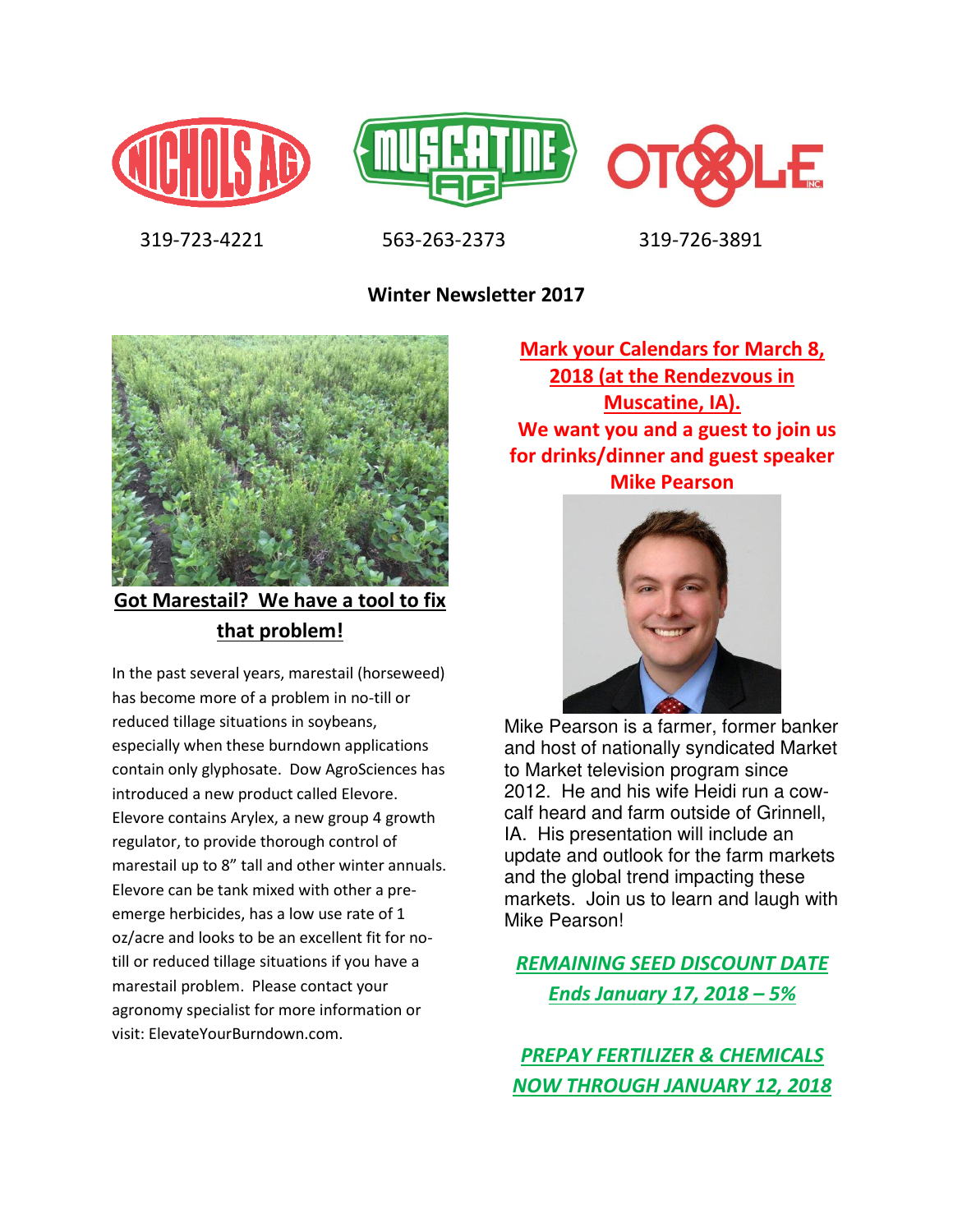

#### **NEED HELP MAREKTING YOUR CORN & SOYBEANS?**

Thanks to all the customers who supported our new grain facilities this fall. The 24 hour automation in Nichols was a huge success. Now we come to the challenging part of grain marketing. Make sure to contact Kelley Brees, our grain merchandiser, for marketing this crop. **We have marketing strategies that can get you \$4 corn and \$10.50 plus beans.** 

Everyone should love those prices with the big yields we got this year!



### **OVERVIEW FROM WEATHER TRENDS 2018 GROWING SEASON**

April looks to be 2.3 degrees cooler than last year and .4 warmer than normal. Rainfall is projected to be .16 inches less than normal.

May is projected to be 2 degrees warmer than average with rainfall slightly under average.

June rainfall is projected to be .83 inches under average but 1.5 inches more than last year with temps averaging .9 degrees above average.

July rainfall is projected as .83 degrees under average and 2.47 inches under last year with temperatures 1 degree above normal average.

August rain is predicted to be 2.28 inches above last year and .48 inches above average with temperatures 3.3 degrees warmer than last year and .8 degrees below average.

In summary it doesn't look to be too bad of a production year for our local area but definitely a change from last year when we had no rain in August. Maybe next year will be the year for some of the later soybean varieties to have strong yields? Time will tell!

#### **Our Choice for Dicamba is Engenia!**

After several discussions O'Toole Inc., Nichols Ag, and Muscatine Ag have decided for the 2018 growing season that when it comes to applying Dicamba herbicide in soybeans we have chosen the Engenia herbicide platform from BASF. BASF first invented Dicamba technology clear back in 1958 and its first release of a Dicamba herbicide in 1964 with Banvel. The Engenia technology did not just add a drift reduction agent to the older chemistry instead BASF has reinvented the Dicamba molecule to have a higher molecular weight which means a much lower volatility and on target application.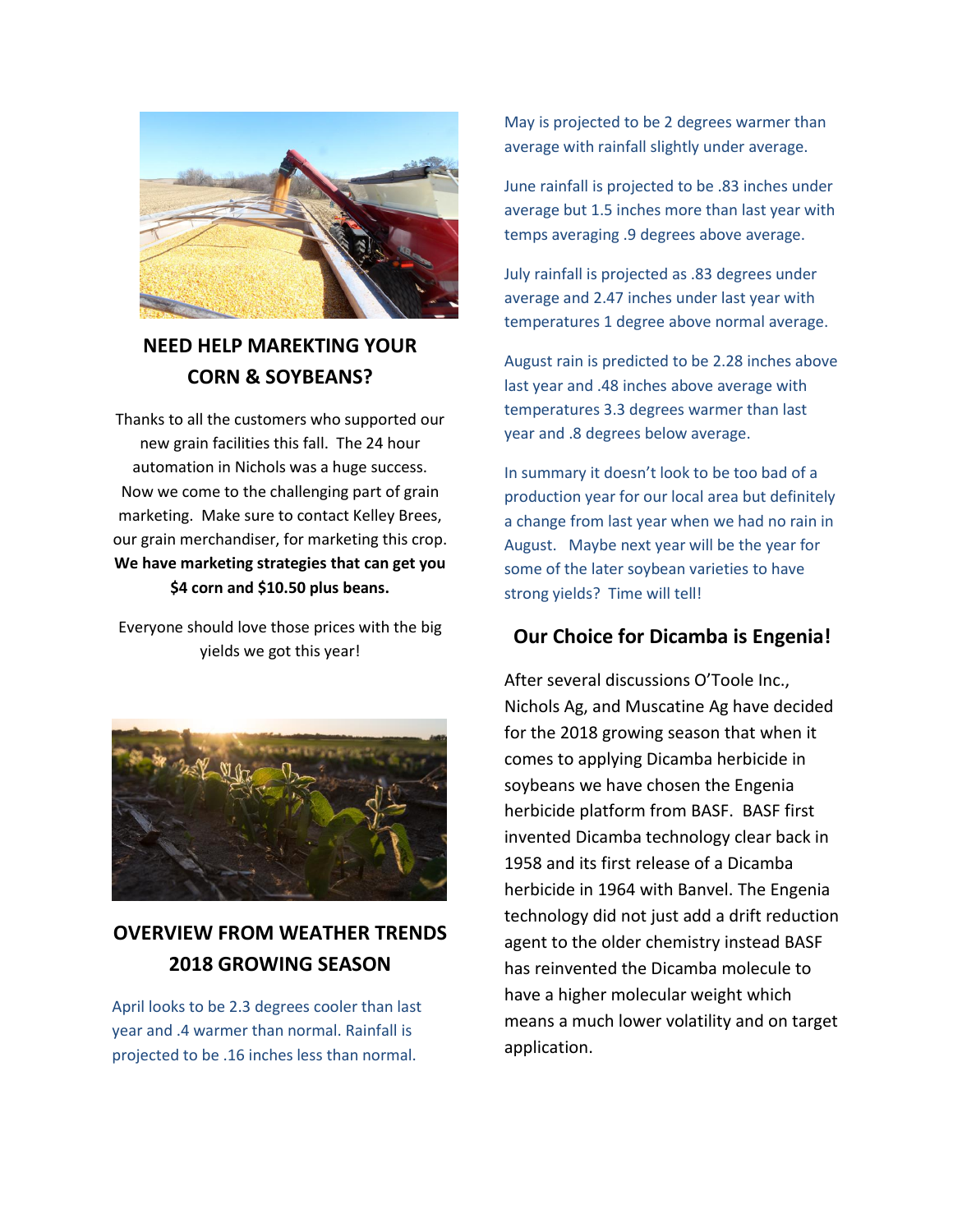

Along with the lower volatility aspect of using Engenia herbicide the lower use rate was something that appealed to us as a company. Engenia herbicide has a use rate of 12.8 oz. per acre vs the competitor at 22 oz. per acre. We will most likely be injecting Dicamba to try to eliminate contamination issues so the lower the use rate, the more acres out of a tank.

#### **Summary of Application Requirements**

- **Sprayer Cleanout** Triple rinse, use a detergent-based commercial cleaner before and after application
- **•** Susceptible Crops- Do not apply when wind is blowing towards adjacent susceptible crops
- **Record Keeping** Applicators must keep application and cleanout records for 2 years
- **Mandatory training** prior to applying, applicators must complete dicamba training
- **Downwind Buffer** minimum 110 ft. buffer from downwind susceptible crops
- **Avoid Inversions** DO NOT apply when temperature inversions exist in field
- **Spray Volume** no less than 10 GPA, 15- 20 GPA recommended
- **•** Boom Height-Do not exceed 24 inches above crop canopy
- **Wind Speed** only spray when wind is between 3-10 MPH
- **Ground Speed** Do not exceed 15 mph when applying
- **Daytime Spraying** only apply from sunrise to sunset



**Don't be left out in the cold! Contracting is a great way to avoid high winter propane prices. If you don't already contract with us, call us at 319-723-3103 and we can add you to our list to contact when 2018 contract prices are available next spring!** 

**Congratulations to the 2018 Yield Competition Winners! Read on to learn about their results!**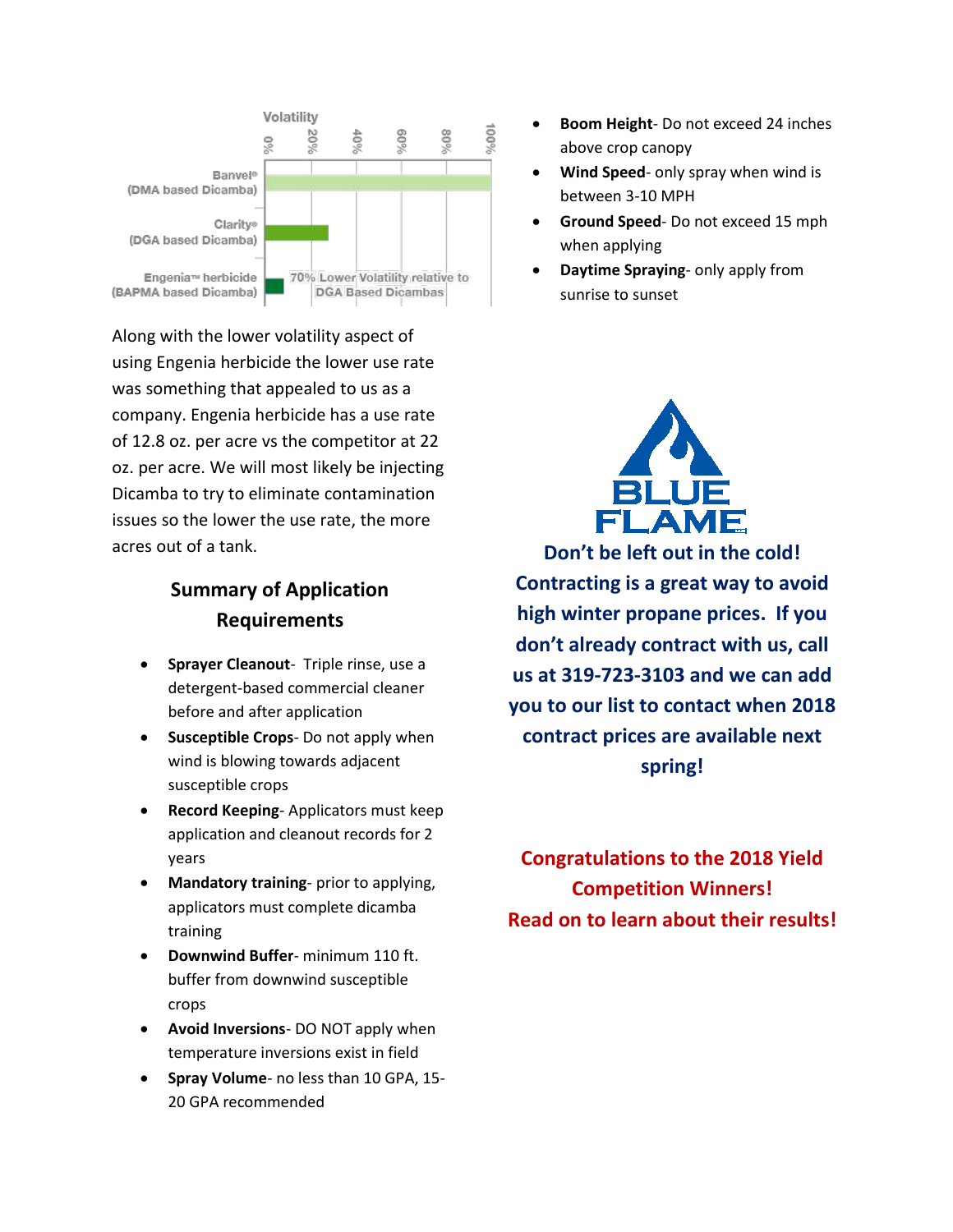

Corn Winner



Scott Powell

1<sup>st</sup> place DKC64-35 VT2PRIB @ 285.32 bu/acre 2<sup>nd</sup> place DKC60-69 DGVT2PRIB @ 284.20 bu/acre

3<sup>rd</sup> place DKC64-35 VT2PRIB @ 283.25 bu/acre



### Soybean Winner



Brett Zindle

# Muscatine Ag Soybean Winner (Continued)

 $1<sup>st</sup>$  place AG2836 82.3 bu/acre 2<sup>nd</sup> place AG2836 79.0 bu/acre 3<sup>rd</sup> place AG27X7 67.11 bu/acre



Corn Winner



Russ VanAcker

 $1<sup>st</sup>$  place: DKC59-34 @ 275.3 bu/acre 2<sup>nd</sup> place: NK1452-3220 @ 261.2 bu/acre 3<sup>rd</sup> place: NK1284-3000GT@ 257.1 bu/acre